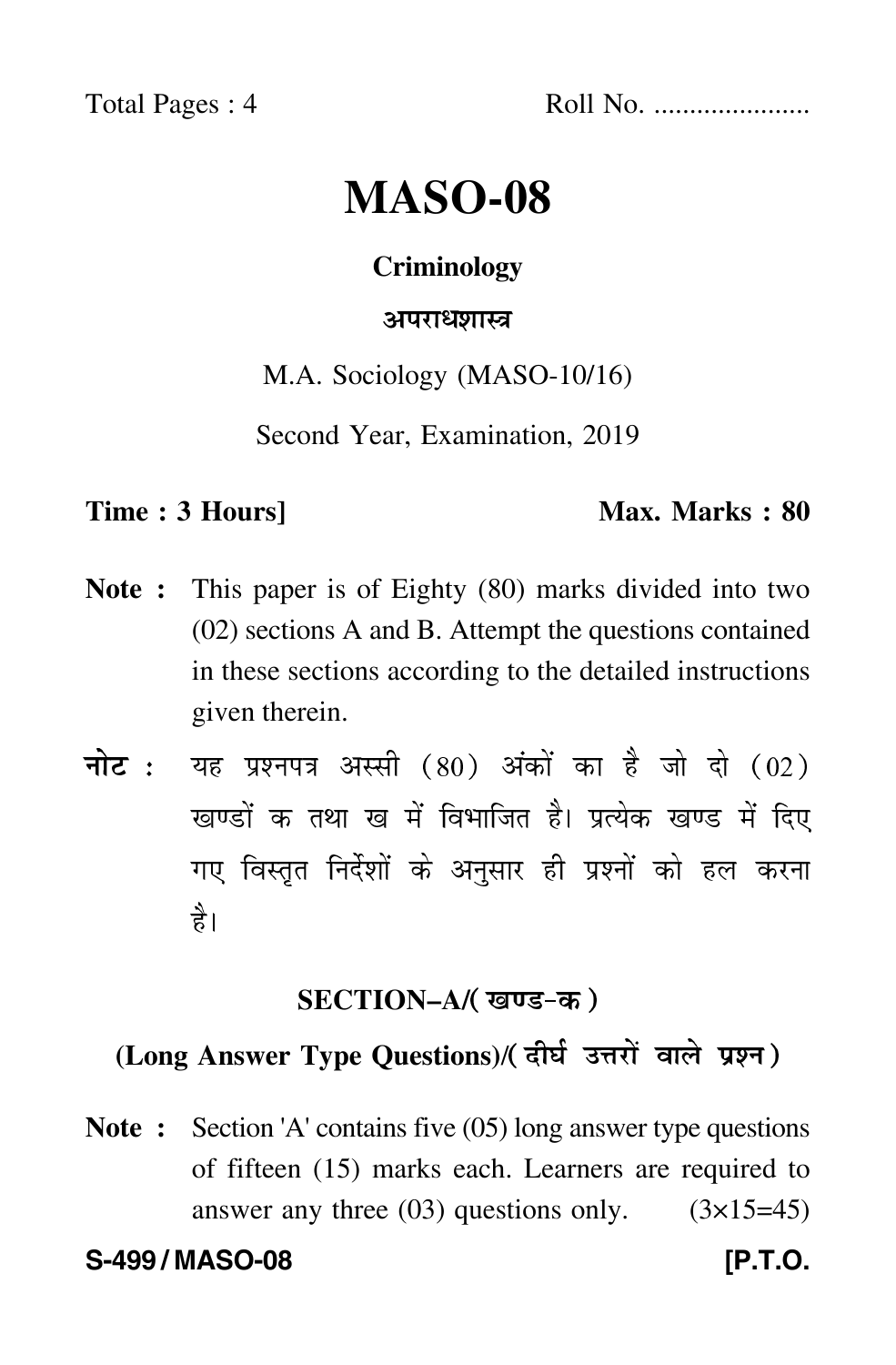- <mark>नोट</mark> : खण्ड 'क' में पाँच (05) दीर्घ उत्तरों वाले प्रश्न दिये गये हैं, प्रत्येक प्रश्न के लिए पन्द्रह (15) अंक निर्धारित हैं। शिक्षार्थियों को इनमें से केवल तीन (03) प्रश्नों के उत्तर देने हैं।
- **1.** Define criminology. Describe its subject matter in detail. अपराधशास्त्र को परिभाषित कीजिए। इसके विषय क्षेत्र का विस्तार से वर्णन कीजिए।
- **2.** Explain the general classification of crime with suitable example. अपराध के सामान्य वर्गीकरण की उचित उदाहरण के साथ व्याख्या कीजिए।
- **3.** What is delinquency ? Describe the general causes responsible for Delinquency. बाल अपराध क्या है? बाल अपराध के उत्तरदायी सामान्य कारकों का वर्णन कीजिए।
- **4.** What is the meaning of punishment ? Deliberate the most suitable theory of punishment.

दण्ड का अर्थ क्या है? दण्ड के सर्वाधिक उपर्युक्त सिद्धान्तों की विवेचना कीजिए।

**5.** What is cyber crime ? Explain in detail. साइबर अपराध क्या है? विस्तारपूर्वक व्याख्या कोजिए।

# **S-499 / MASO-08 [ 2 ]**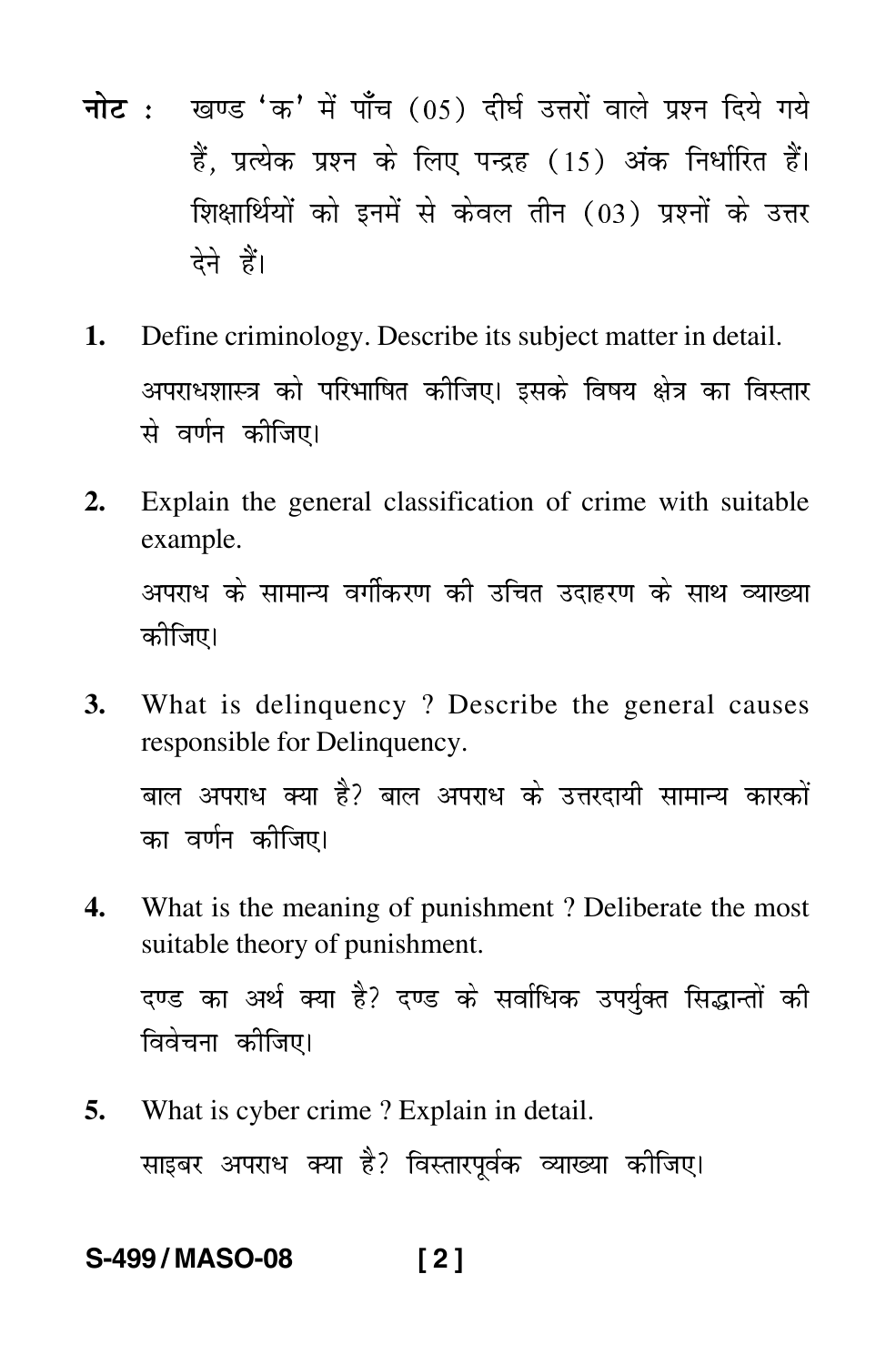# **SECTION–B/**

# (Short Answer Type Questions)/( लघु उत्तरों वाले प्रश्न )

**Note :** Section 'B' contains eight (08) short answer type questions of seven (07) marks each. Learners are required to answer any five (05) questions only.

 $(5 \times 7 = 35)$ 

- <mark>नोट</mark> : खण्ड 'ख' में आठ (08) लघु उत्तरों वाले प्रश्न दिये गये हैं, प्रत्येक प्रश्न के लिए सात (07) अंक निर्धारित हैं। शिक्षार्थियों को इनमें से केवल पाँच (05) प्रश्नों के उत्तर देने हैं।
- **1.** Describe the legal concept of crime in brief. अपराध की कानूनी अवधारणा का संक्षेप में वर्णन कीजिए।
- **2.** Write a short note on causes of crime. अपराध के कारकों पर संक्षिप्त टिप्पणी लिखिए।
- **3.** Explain the female criminality. महिला अपराधिता की व्याख्या क<mark>ी</mark>जिए।
- **4.** Discuss the characteristics of professional crime and criminals. पेशेवर अपराध और अपराधी के विशेषताओं की चर्चा कीजिए।
- **5.** What is probation ? Explain in brief. प्रोवेशन क्या है? संक्षिप्त व्याख्या कीजिए।

**S-499 / MASO-08 [ 3 ] [P.T.O.**